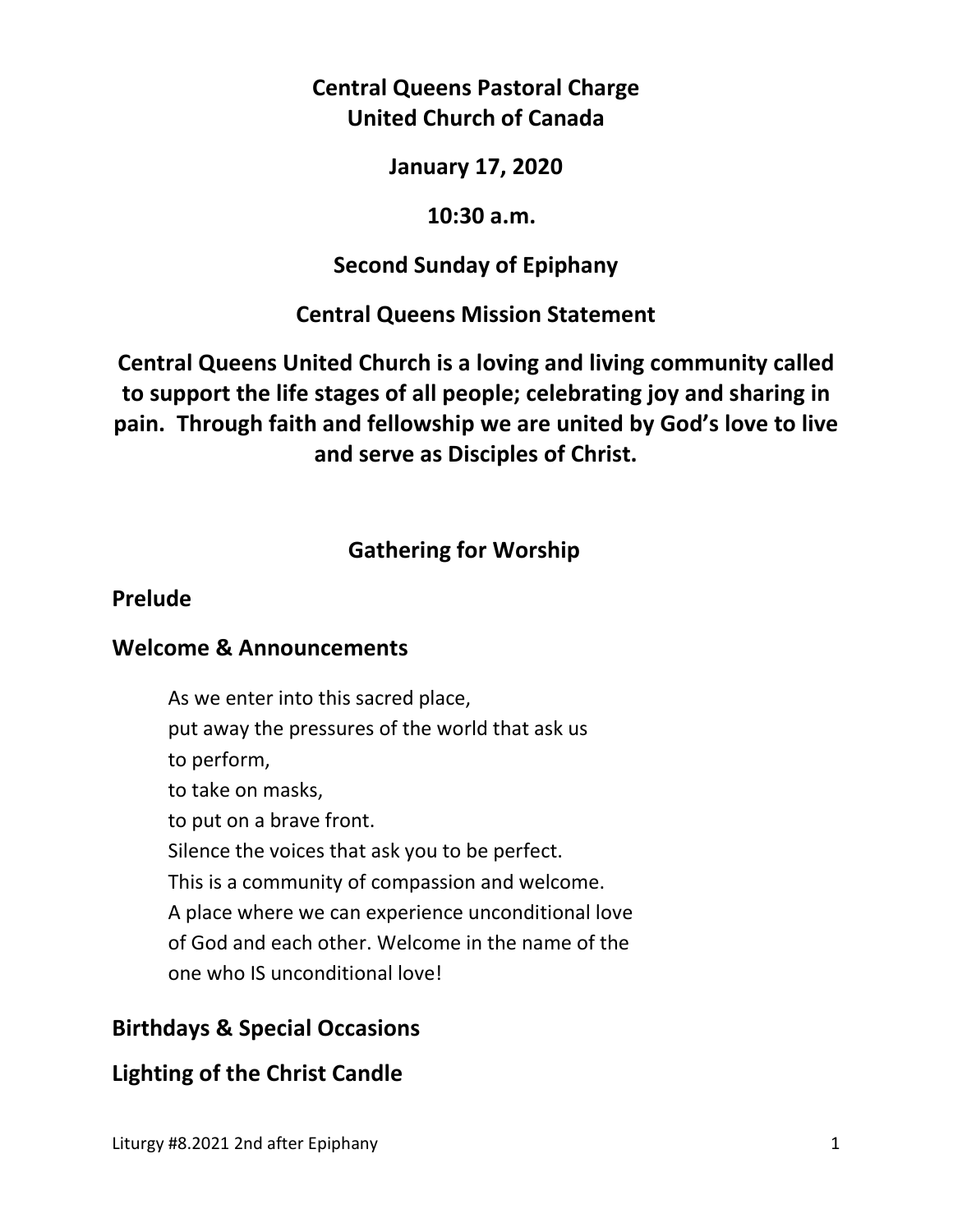## **Quiet Preparation for Worship**

### **Bible Presentation**

| *Introit | "Come All you People" | MV #2 X3 |  |
|----------|-----------------------|----------|--|
|          |                       |          |  |

### **\*Call to Worship**

We are called,  **each and every one:**  old, young,  **woman, man.** 

We are called  **into God's future,**  called to speak God's message,  **called by the One whom we gather to worship this day.** 

| *Hymn | "Let us Build a House" | MV#1 |
|-------|------------------------|------|
|       |                        |      |

## **Prayer of Approach**

Holy One, you have searched me out! You know me!

**You know when I sit, when I stand;** 

from far away you discern my thoughts.

**You trace my journeys and my resting places,** 

 **you are familiar with all my ways.** 

 Indeed, there is not a word on my tongue but you, you know it completely.

## **Your embrace is all around me.**

You lay your hand upon me.

**Such knowledge is too wonderful for me, so exalted that I cannot**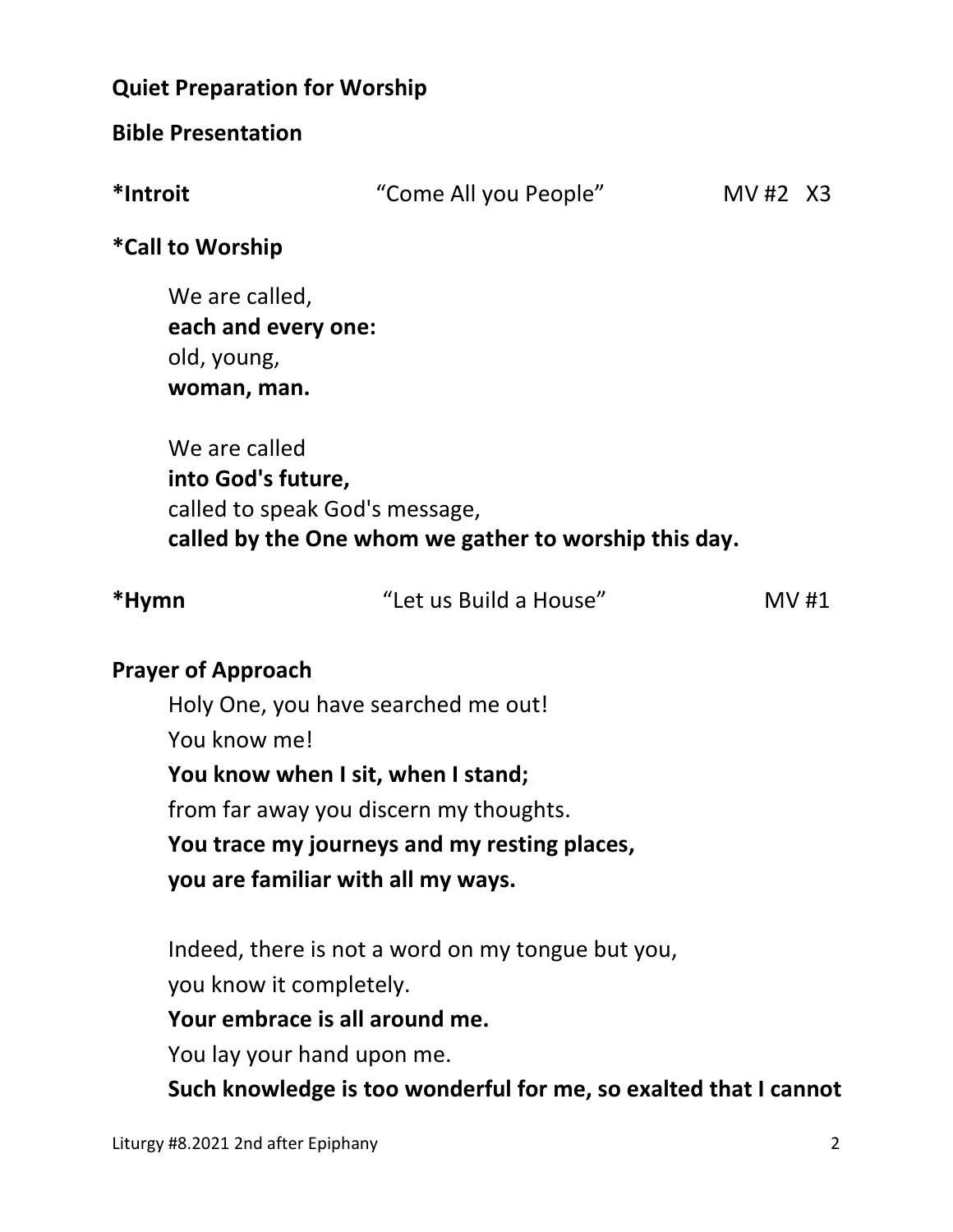## **grasp it.**

 Truly, you yourself created my inmost being; **you knit me together in my mother's womb.**  I praise you! Fearfully, wonderfully, you created me; **wonderful are your works; well do I know it.** 

 My body was not hidden from you when I was made in the secret place, and woven in the depths of the earth. **Your eyes looked on me, still in the womb; in your book all the shapes were recorded, as day by day they were formed, formed where there had been nothing.** 

 To me your thoughts are very precious, profound in their sweeping vastness, numberless as sand in the sea. **Even at the end I shall be with you.** 

With Jesus, we share in the ancient prayer…

#### **Lord's Prayer**

**Our Father, who art in heaven, hallowed be thy name. Thy Kingdom come, thy will be done on earth, as it is in heaven. Give us this day our daily bread;**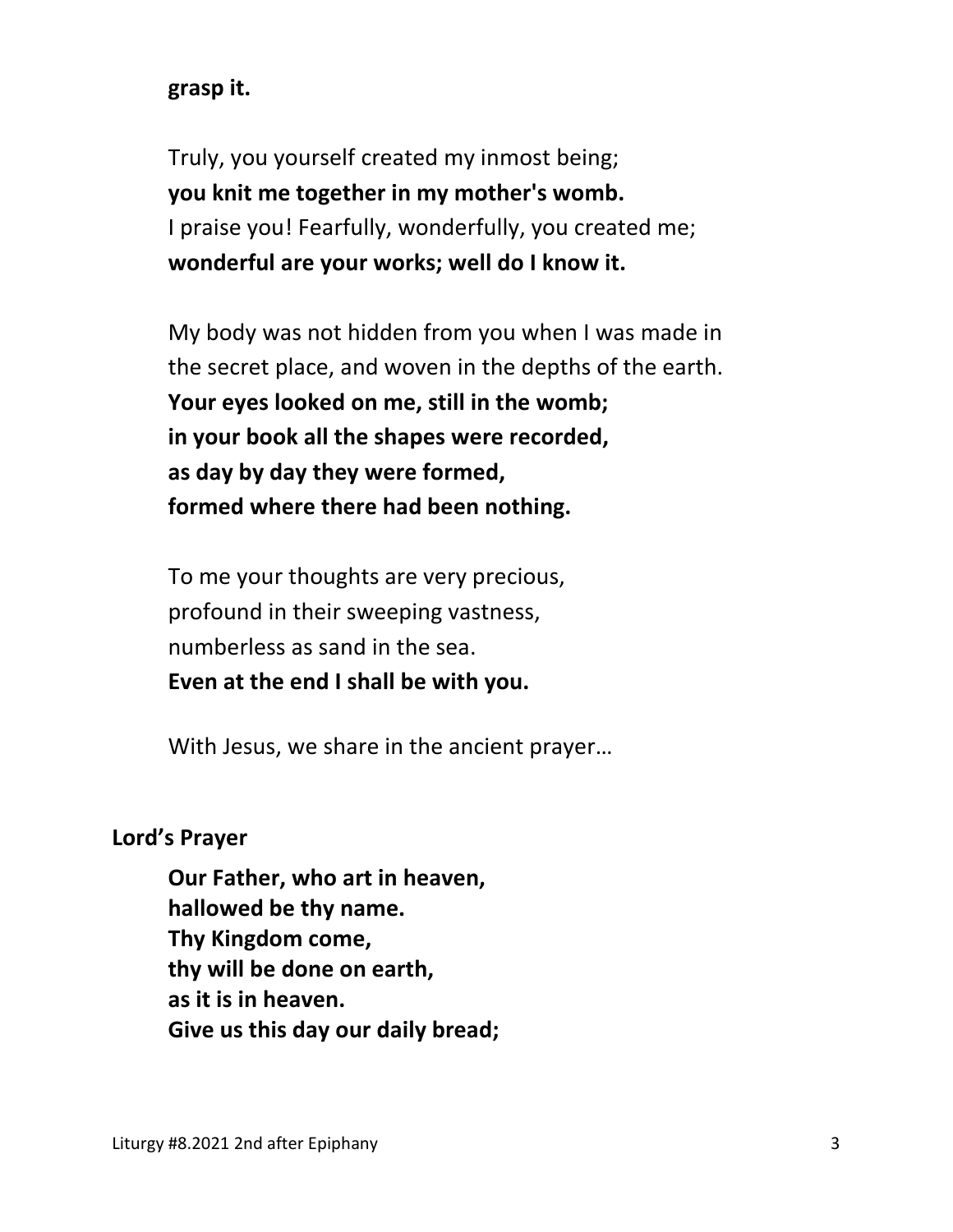| but deliver us from evil.<br>For thine is the kingdom,<br>the power, and the glory,<br>for ever and ever.<br>Amen. | and forgive us our trespasses,<br>as we forgive those who trespass against us;<br>and lead us not into temptation, |                  |
|--------------------------------------------------------------------------------------------------------------------|--------------------------------------------------------------------------------------------------------------------|------------------|
| Psalm 139:1-6, 13-18                                                                                               |                                                                                                                    | <b>VU#861</b>    |
| *Hymn                                                                                                              | "It Only Takes a Spark"                                                                                            | VU # 289 vv. 1,2 |
| <b>All God's Children</b>                                                                                          |                                                                                                                    |                  |

| *Hymn | "It Only Takes a Spark" | VU # 289 v. 3 |
|-------|-------------------------|---------------|
|       |                         |               |

## **Presentation of Our Gifts**

## **Offertory Invitation**

God knows you by name. God knows all that you can do. God appears in your works for justice. God is revealed in our hope for change. Let us carry this spirit into our giving. Let us praise God with our gifts of tithes and offerings.

| <b>Offertory</b><br>"What Can I Do?"<br>MV #191 |  |
|-------------------------------------------------|--|
|-------------------------------------------------|--|

## **\*Presentation of Offering**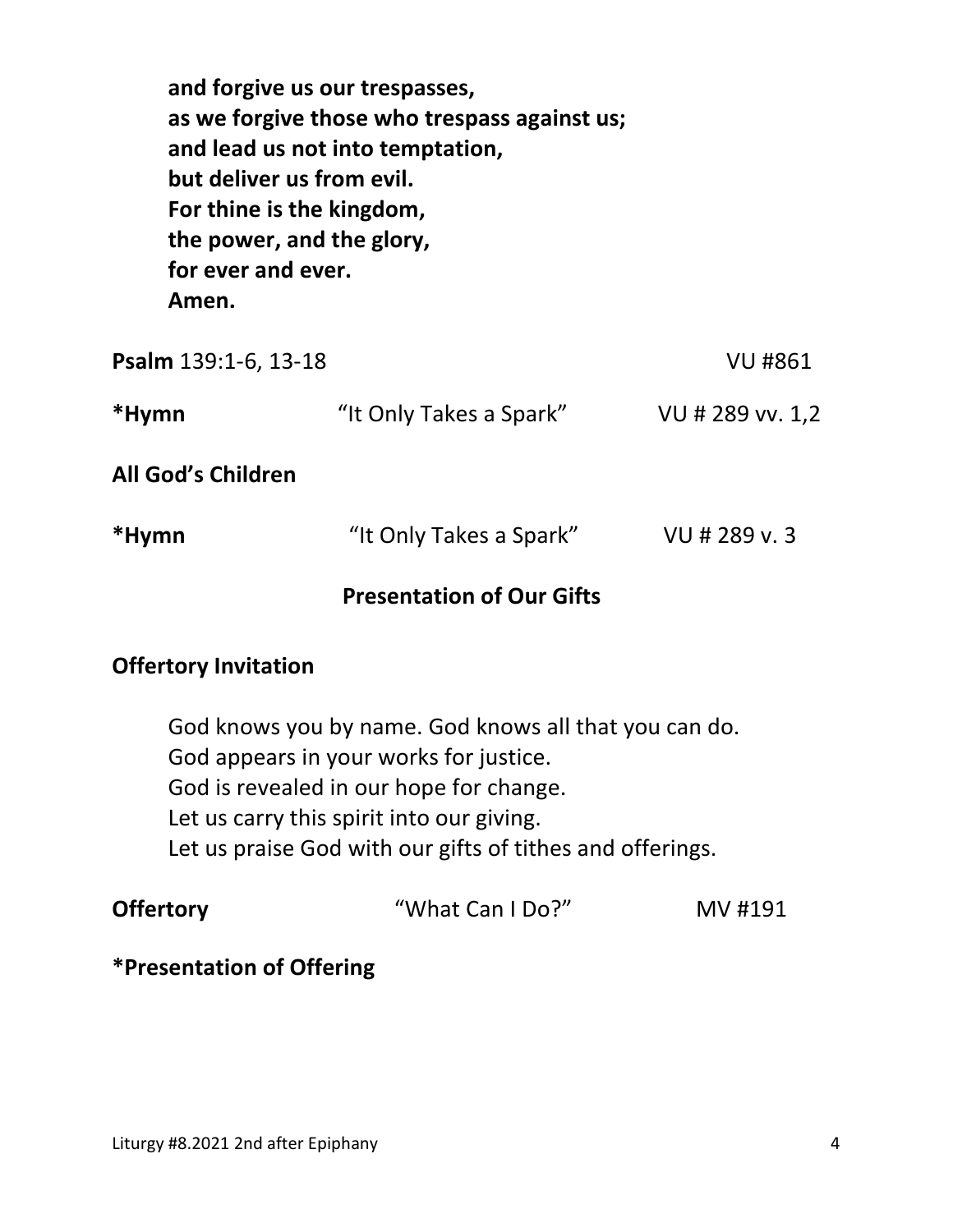## **\*Offertory Prayer**

 **God, we offer these gifts of money, as we offer ourselves, for the imagining and realizing of your vision for all creation . Amen.** 

## **Listening for the Word**

#### **Sacred Readings**

#### **1 Samuel 3:1-10**

Now the boy Samuel was ministering to the LORD under Eli. The word of the LORD was rare in those days; visions were not widespread.

At that time Eli, whose eyesight had begun to grow dim so that he could not see, was lying down in his room; the lamp of God had not yet gone out, and Samuel was lying down in the temple of the LORD, where the ark of God was. Then the LORD called, "Samuel! Samuel!" and he said, "Here I am!" and ran to Eli, and said, "Here I am, for you called me." But he said, "I did not call; lie down again." So he went and lay down. The LORD called again, "Samuel!" Samuel got up and went to Eli, and said, "Here I am, for you called me." But he said, "I did not call, my son; lie down again." Now Samuel did not yet know the LORD, and the word of the LORD had not yet been revealed to him. The LORD called Samuel again, a third time. And he got up and went to Eli, and said, "Here I am, for you called me." Then Eli perceived that the LORD was calling the boy. Therefore Eli said to Samuel, "Go, lie down; and if he calls you, you shall say, 'Speak, LORD, for your servant is listening.'" So Samuel went and lay down in his place.

Now the LORD came and stood there, calling as before, "Samuel! Samuel!" And Samuel said, "Speak, for your servant is listening."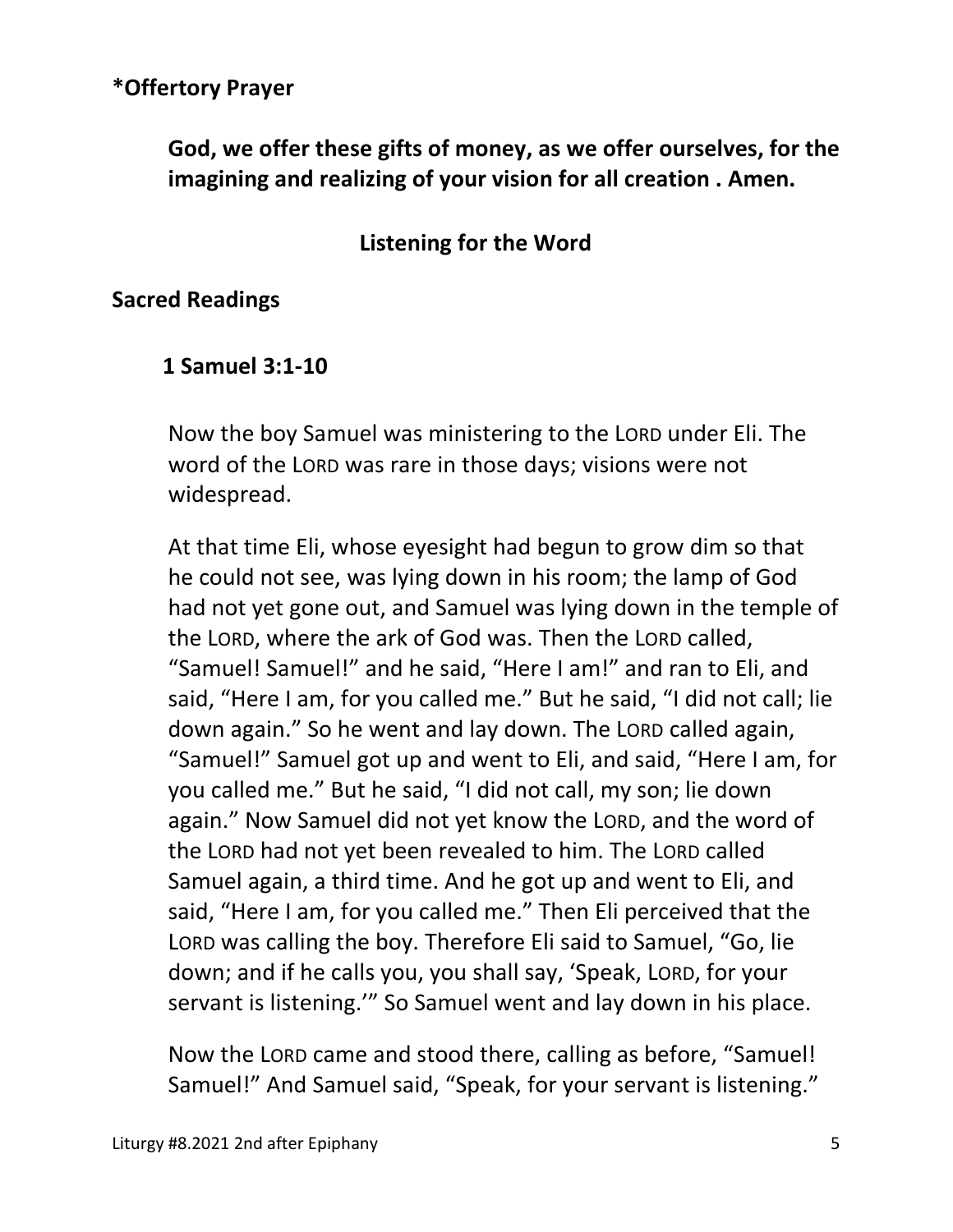## **John 1:43-51**

The next day Jesus decided to go to Galilee. He found Philip and said to him, "Follow me." Now Philip was from Bethsaida, the city of Andrew and Peter. Philip found Nathanael and said to him, "We have found him about whom Moses in the law and also the prophets wrote, Jesus son of Joseph from Nazareth." Nathanael said to him, "Can anything good come out of Nazareth?" Philip said to him, "Come and see." When Jesus saw Nathanael coming toward him, he said of him, "Here is truly an Israelite in whom there is no deceit!" Nathanael asked him, "Where did you get to know me?" Jesus answered, "I saw you under the fig tree before Philip called you." Nathanael replied, "Rabbi, you are the Son of God! You are the King of Israel!" Jesus answered, "Do you believe because I told you that I saw you under the fig tree? You will see greater things than these." And he said to him, "Very truly, I tell you, you will see heaven opened and the angels of God ascending and descending upon the Son of Man.

## **Anthem**

**Sermon** *A Fresh New Vision*

## **Responding to the Word**

## **Pastoral Prayer**

God of all life and each life, Each week our prayers mingle with folk in many different places. We face many different challenges and also a common challenge, responding to the pandemic, though in so many different

Liturgy #8.2021 2nd after Epiphany 6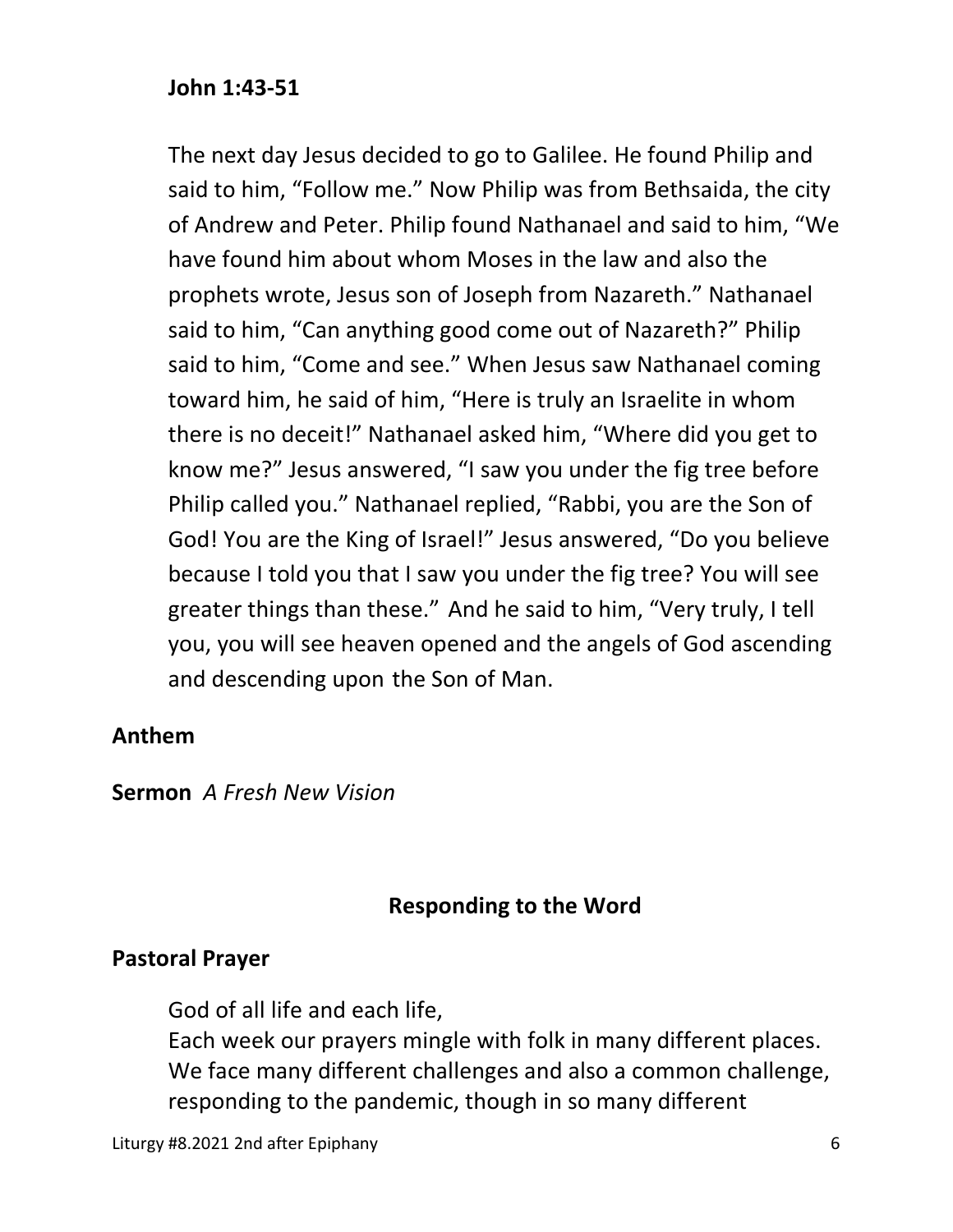contexts. We thank you for honouring all our prayers with the gift of your Spirit, so that we can find strength and wisdom we need in you.

 We remember today people living face to face with war and violence, in those places where hatred has been stirred up and fear stalks folk on their own streets; and we pray for all those displaced by violence, seeking refuge among us or in camps and communities around the world: God, speak to us a word of peace:  **Embrace us with your love.** 

 We remember before you today folk living face to face with so much economic uncertainty, for those who have lost their jobs or worry what may happen as this year unfolds: God, speak to us a word of reassurance:  **Embrace us with your love.** 

 We remember before you today folk living face to face with discrimination and social prejudice, for those who are bullied at school, at work or at home, for those who are made ashamed of who they are:

 God, speak to us a word of dignity:  **Embrace us with your love.** 

 We remember before you today folk living face to face with illness and suffering, for those struggling with disability, made more complex these days, and for those who know grief or anxiety, especially those cut off from comfort or support by months of pandemic isolation:

God, speak to us a word of healing:

 **Embrace us with your love.**